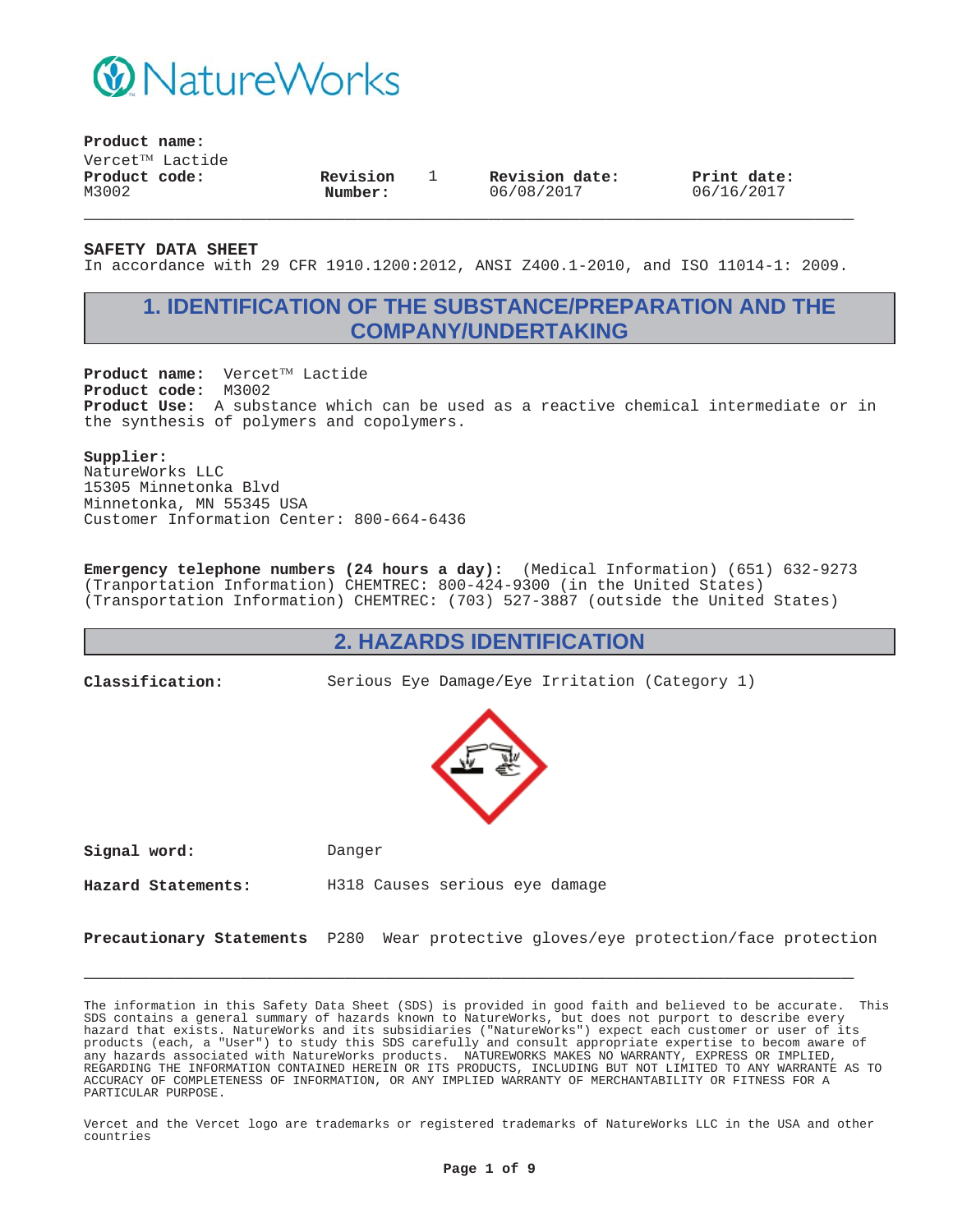

| Product name:          |                              |                    |                              |                           |  |
|------------------------|------------------------------|--------------------|------------------------------|---------------------------|--|
|                        | Vercet <sup>TM</sup> Lactide |                    |                              |                           |  |
| Product code:<br>M3002 |                              | Revision Number: 1 | Revision date:<br>06/08/2017 | Print date:<br>06/16/2017 |  |

IF IN EYES: Rinse caustiously with water for several minutes. Remove contact lenses, if present and easy to do. Continue rinsing.

**Potential health effects:** See Section 11 for more information

**Environmental precautions:**See Section 12 for more information

**Other Hazards:** Lactide, when in contact with moisture, hydrolyzes to form lactic acid. Lactic acid can cause severe irritation and possibly burns to tissue upon contact. Contact with eyes may cause severe irritation with corneal injury, which may result in permanent impairment of vision, even blindness.

# **3. COMPOSITION/INFORMATION ON INGREDIENTS**

| Chemical name and CAS    | Weight % | OSHA Exposure<br>Limits: | <b>ACGIH Exposure</b><br>Limits: |
|--------------------------|----------|--------------------------|----------------------------------|
| Lactide<br>$95 - 96 - 5$ | >90      | None                     | None                             |

All ingredients in quantities > 1.0% (0.1% for carcinogens) that are potentially hazardous per OSHA definitions.

# **4. FIRST AID MEASURES**

**Emergency telephone numbers (24 hours a day):** (Medical Information) (651) 632-9273

- (Tranportation Information) CHEMTREC: 800-424-9300 (in the United States)
- (Transportation Information) CHEMTREC: (703) 527-3887 (outside the United States)

**Eye contact:** Rinse immediately with plenty of water, also under the eyelids, for at least 15 minutes Remove any contact lenses if easy to do. Call a physician or Poison Control Center immediately.

**Skin contact:** Rinse immediately with plenty of water for at least 15 minutes. If symptoms persist, call a physician

**\_\_\_\_\_\_\_\_\_\_\_\_\_\_\_\_\_\_\_\_\_\_\_\_\_\_\_\_\_\_\_\_\_\_\_\_\_\_\_\_\_\_\_\_\_\_\_\_\_\_\_\_\_\_\_\_\_\_\_**

**Inhalation:** Move to fresh air. Consult a physician if symptoms persist.

The information in this Safety Data Sheet (SDS) is provided in good faith and believed to be accurate. This SDS contains a general summary of hazards known to NatureWorks, but does not purport to describe every hazard that exists. NatureWorks and its subsidiaries ("NatureWorks") expect each customer or user of its products (each, a "User") to study this SDS carefully and consult appropriate expertise to becom aware of any hazards associated with NatureWorks products. NATUREWORKS MAKES NO WARRANTY, EXPRESS OR IMPLIED, REGARDING THE INFORMATION CONTAINED HEREIN OR ITS PRODUCTS, INCLUDING BUT NOT LIMITED TO ANY WARRANTE AS TO ACCURACY OF COMPLETENESS OF INFORMATION, OR ANY IMPLIED WARRANTY OF MERCHANTABILITY OR FITNESS FOR A PARTICULAR PURPOSE.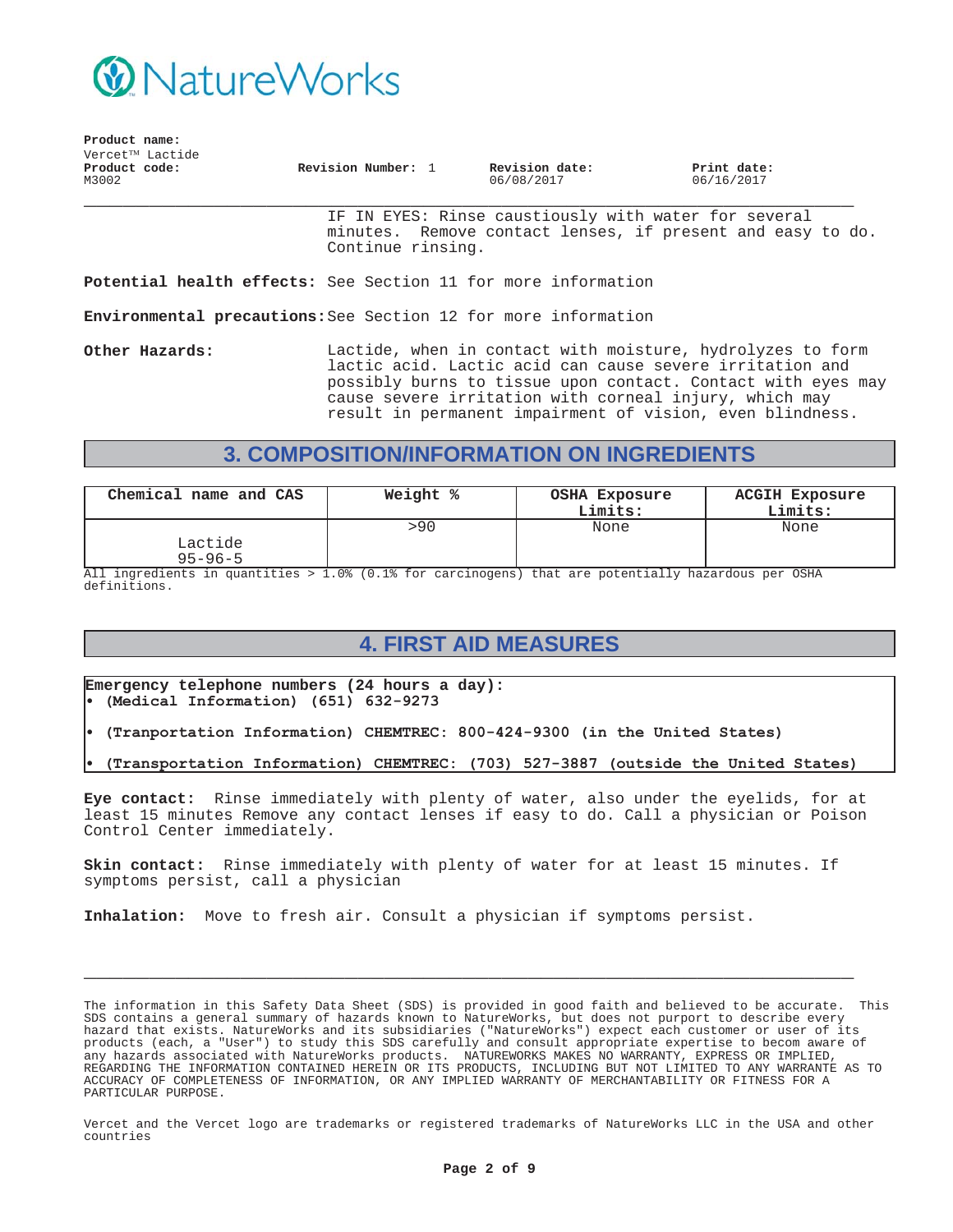

| Product name:          |                              |                    |  |                              |                           |  |
|------------------------|------------------------------|--------------------|--|------------------------------|---------------------------|--|
|                        | Vercet <sup>TM</sup> Lactide |                    |  |                              |                           |  |
| Product code:<br>M3002 |                              | Revision Number: 1 |  | Revision date:<br>06/08/2017 | Print date:<br>06/16/2017 |  |

**\_\_\_\_\_\_\_\_\_\_\_\_\_\_\_\_\_\_\_\_\_\_\_\_\_\_\_\_\_\_\_\_\_\_\_\_\_\_\_\_\_\_\_\_\_\_\_\_\_\_\_\_\_\_\_\_\_\_\_ Ingestion:** If swallowed, DO NOT induce vomiting. Call a physician or poison control center immediately. Rinse mouth with plenty of water. If victim is fully conscious, give a small glass of water. NEVER give anything by mouth to an unconsious person.

**Notes to physician:** No specific antidote. Supportive care. Treatment based on judgement of the physician in response to the reaction of the patient.

### **5. FIRE-FIGHTING MEASURES**

**Flammability: Autoignition temperature:** Not determined

**Flammability Limits in Air: Flammable limits in air - lower (%):** Not determined **Flammable limits in air - upper (%):** Not determined

**Suitable extinguishing media:** Carbon dioxide (CO2), Dry chemical, Foam, Water fog, Fine spray, Alcohol resistant foams are preferred if available. General-purpose synthetic foams (including AFFF) or protein foams may function, but much less effectively.

**Unsuitable extinguishing media** Do not use a solid water stream as it may scatter and spread fire

**Special protective equipment for firefighters:** As in any fire, wear self-contained breathing apparatus pressure-demand, MSHA/NIOSH (approved or equivalent) and full protective gear. Evacuate area and fight fire from a safe distance. Avoid eye and skin contact with this material. If contact is likely, change to full chemical resistant clothing with SCBA.

**Under fire conditions:** Water mist may be used to cool closed containers

## **6. ACCIDENTAL RELEASE MEASURES**

**Personal precautions:** Isolate the spill area. Remove personnel from immediate area until material has cooled, either naturally or after soaking with an inert absorbent (e.g. vermiculite). Use with proper personal protective equipment (see Section 8). Avoid contact with skin and eyes. Ensure adequate ventilation. Avoid breathing vapors or mists. Avoid contact with eyes. Sweep up to prevent slipping hazard.

**Environmental precautions:** Do not allow material to contaminate ground water system. Do not flush into surface water or sanitary sewer system

**\_\_\_\_\_\_\_\_\_\_\_\_\_\_\_\_\_\_\_\_\_\_\_\_\_\_\_\_\_\_\_\_\_\_\_\_\_\_\_\_\_\_\_\_\_\_\_\_\_\_\_\_\_\_\_\_\_\_\_**

The information in this Safety Data Sheet (SDS) is provided in good faith and believed to be accurate. This SDS contains a general summary of hazards known to NatureWorks, but does not purport to describe every hazard that exists. NatureWorks and its subsidiaries ("NatureWorks") expect each customer or user of its products (each, a "User") to study this SDS carefully and consult appropriate expertise to becom aware of any hazards associated with NatureWorks products. NATUREWORKS MAKES NO WARRANTY, EXPRESS OR IMPLIED, REGARDING THE INFORMATION CONTAINED HEREIN OR ITS PRODUCTS, INCLUDING BUT NOT LIMITED TO ANY WARRANTE AS TO ACCURACY OF COMPLETENESS OF INFORMATION, OR ANY IMPLIED WARRANTY OF MERCHANTABILITY OR FITNESS FOR A PARTICULAR PURPOSE.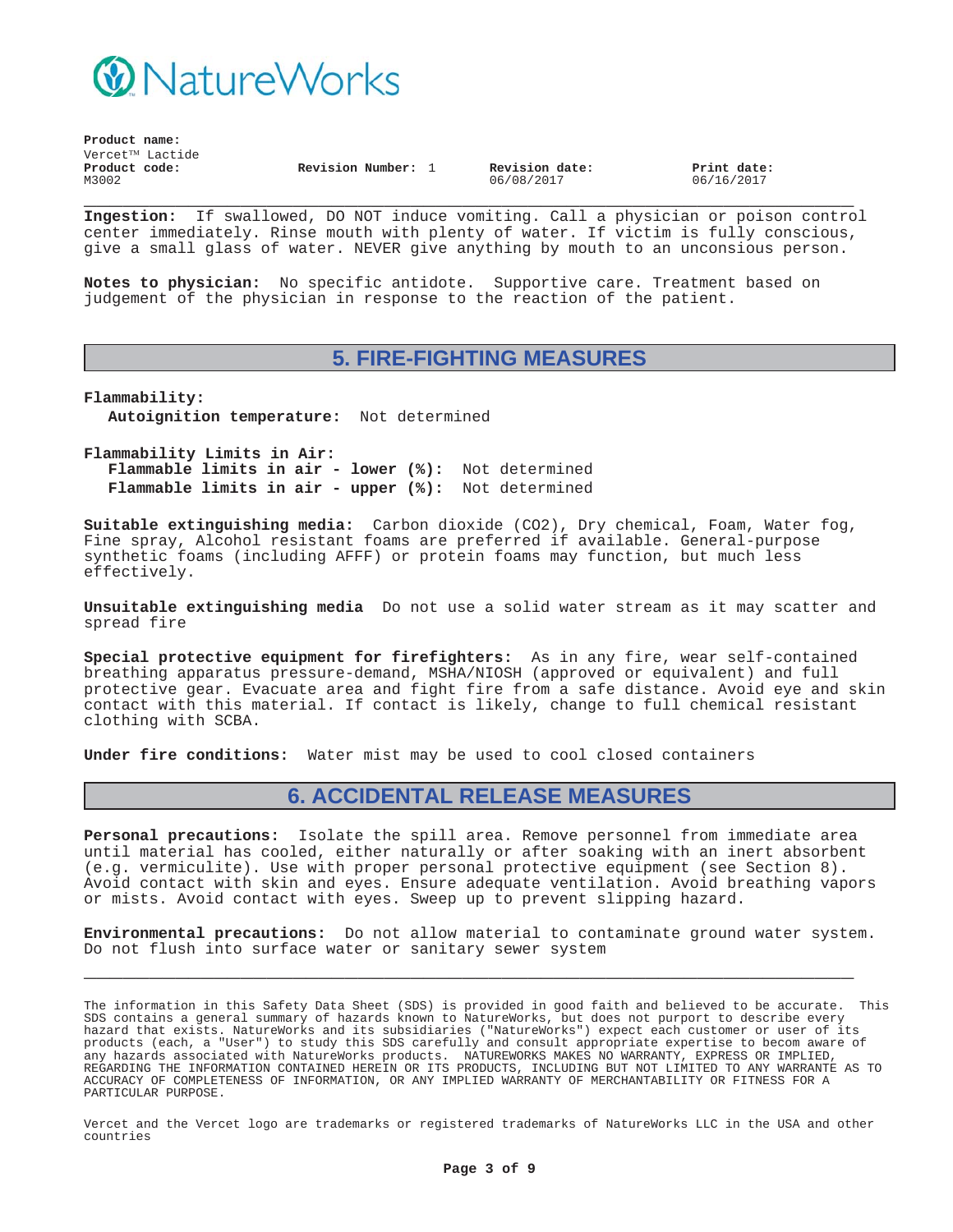

**Product name:**  $V$ ercet<sup>TM</sup> Lactide **Product code:** M3002

**Revision Number:** 1 **Revision date:** 06/08/2017

**Print date:** 06/16/2017

**Methods for cleaning up:** Protect from water. Where possible, allow molten material to solidify naturally. Soak up with inert absorbent material, if needed or preferred. Allow material to solidify, and scrape up. Sweep up and shovel into suitable containers for disposal. Avoid dust generation. If material has been exposed to water and hydrolysis has occured neutralize material with a basic absorbent. See Section 13 for more information.

**\_\_\_\_\_\_\_\_\_\_\_\_\_\_\_\_\_\_\_\_\_\_\_\_\_\_\_\_\_\_\_\_\_\_\_\_\_\_\_\_\_\_\_\_\_\_\_\_\_\_\_\_\_\_\_\_\_\_\_**

# **7. HANDLING AND STORAGE**

**Safe handling advice:** Avoid contact with skin, eyes and clothing. Workers should be protected from the possibility of contact with molten material during fabrication. Avoid dust formation.

**Storage:** Recommended pumping and storage temperature is 212F (100C). Product may become a solid at temperatures below (80C). Keep containers tightly closed in a dry, cool and well-ventilated place Keep contents under a nitrogen atmosphere.

## **8. EXPOSURE CONTROLS/PERSONAL PROTECTION**

#### **Exposure Control:**

**Engineering measures:** Ensure adequate ventilation. Provide appropriate exhaust ventilation at machinery and at places where dust can be generated.

**Exposure limits:** This material can generate Particulates Not Otherwise Classifiable (PNOC). The Occupational Safety and Health Administration (OSHA) PEL/TWA for PNOC is 15  $mg/m<sup>3</sup>$  for total dust and 5 mg/m<sup>3</sup> for the respirable fraction. The American Conference of Governmental Industrial Hygienists (ACGIH) TLV/TWA for PNOC is 10 mg/m3 for inhalable particulates and 3  $mq/m^3$  for respirable particulates.

#### **Personal protective equipment:**

**Eye protection:** Goggles Face-shield. Safety glasses with side-shields.

**Skin and body protection:** Impervious clothing Selection of specific items such as faceshield, gloves, boots, apron or full-body suit will depend on operation.

**Respiratory protection:** Use with approved air purifying respirator if handling at

**\_\_\_\_\_\_\_\_\_\_\_\_\_\_\_\_\_\_\_\_\_\_\_\_\_\_\_\_\_\_\_\_\_\_\_\_\_\_\_\_\_\_\_\_\_\_\_\_\_\_\_\_\_\_\_\_\_\_\_**

The information in this Safety Data Sheet (SDS) is provided in good faith and believed to be accurate. This SDS contains a general summary of hazards known to NatureWorks, but does not purport to describe every hazard that exists. NatureWorks and its subsidiaries ("NatureWorks") expect each customer or user of its products (each, a "User") to study this SDS carefully and consult appropriate expertise to becom aware of any hazards associated with NatureWorks products. NATUREWORKS MAKES NO WARRANTY, EXPRESS OR IMPLIED, REGARDING THE INFORMATION CONTAINED HEREIN OR ITS PRODUCTS, INCLUDING BUT NOT LIMITED TO ANY WARRANTE AS TO ACCURACY OF COMPLETENESS OF INFORMATION, OR ANY IMPLIED WARRANTY OF MERCHANTABILITY OR FITNESS FOR A PARTICULAR PURPOSE.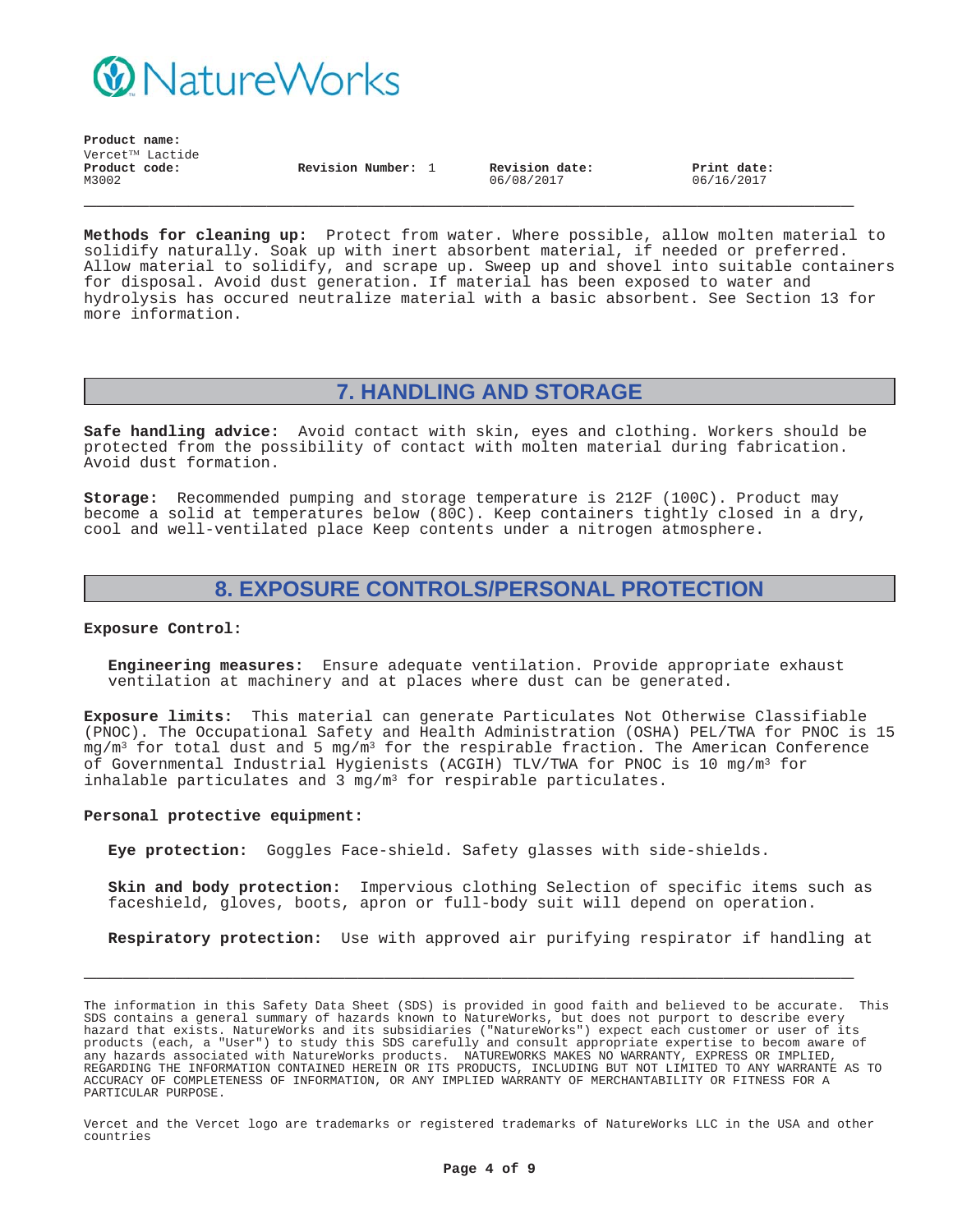

| Product name:          |                              |                    |                              |                           |  |
|------------------------|------------------------------|--------------------|------------------------------|---------------------------|--|
|                        | Vercet <sup>TM</sup> Lactide |                    |                              |                           |  |
| Product code:<br>M3002 |                              | Revision Number: 1 | Revision date:<br>06/08/2017 | Print date:<br>06/16/2017 |  |

elevated temperatures. Consult an industrial hygiene professional prior to respirator selection and use. Use a postive-pressure air supplied respirator if there is any potential for an uncontrolled release, exposure levels are not known, or any other circumstances where air-purifying respirators may not provide adequate protection. WARNING: Air purifying respirators do not protect workers in oxygen-deficient atmospheres.

**Hand protection:** Preventive skin protection. Contact glove manufacturer for specific glove information.

**Hygiene measures:** Eye wash fountain should be located in immediate work area. Handle in accordance with good industrial hygiene and safety practice Keep working clothes separately

**Special hazard:** Workers should be protected from the possibility of contact with molten material during fabrication.

# **9. PHYSICAL AND CHEMICAL PROPERTIES**

Physical state: Solid, Liquid **Color:** Yellow, Amber **Odor:** Acrid odor. **pH:**<br> **Vapor pressure:** Not determined<br>
Not determined **Vapor pressure:** Not determined<br> **Vapor density:** Not determined **Vapor density:** Not determined<br> **Evaporation rate:** Not determined **Evaporation rate: Partition Coefficient (n-octanol/water)** Not determined **Density:** No data available **Decomposition temperature:** Not determined **Boiling point / boiling range:** 482-500F (250-260C) **Melting point / melting range:** 131F (55C) **Autoignition temperature:** Not determined **Freezing point °C** Not determined **Flash point:** 150C **Flammability:** No information available **Flammability Limits in Air:** No information available Water solubility: **Solubility:** No information available **Other Standards:** None

## **10. STABILITY AND REACTIVITY**

**\_\_\_\_\_\_\_\_\_\_\_\_\_\_\_\_\_\_\_\_\_\_\_\_\_\_\_\_\_\_\_\_\_\_\_\_\_\_\_\_\_\_\_\_\_\_\_\_\_\_\_\_\_\_\_\_\_\_\_**

The information in this Safety Data Sheet (SDS) is provided in good faith and believed to be accurate. This SDS contains a general summary of hazards known to NatureWorks, but does not purport to describe every hazard that exists. NatureWorks and its subsidiaries ("NatureWorks") expect each customer or user of its products (each, a "User") to study this SDS carefully and consult appropriate expertise to becom aware of any hazards associated with NatureWorks products. NATUREWORKS MAKES NO WARRANTY, EXPRESS OR IMPLIED, REGARDING THE INFORMATION CONTAINED HEREIN OR ITS PRODUCTS, INCLUDING BUT NOT LIMITED TO ANY WARRANTE AS TO ACCURACY OF COMPLETENESS OF INFORMATION, OR ANY IMPLIED WARRANTY OF MERCHANTABILITY OR FITNESS FOR A PARTICULAR PURPOSE.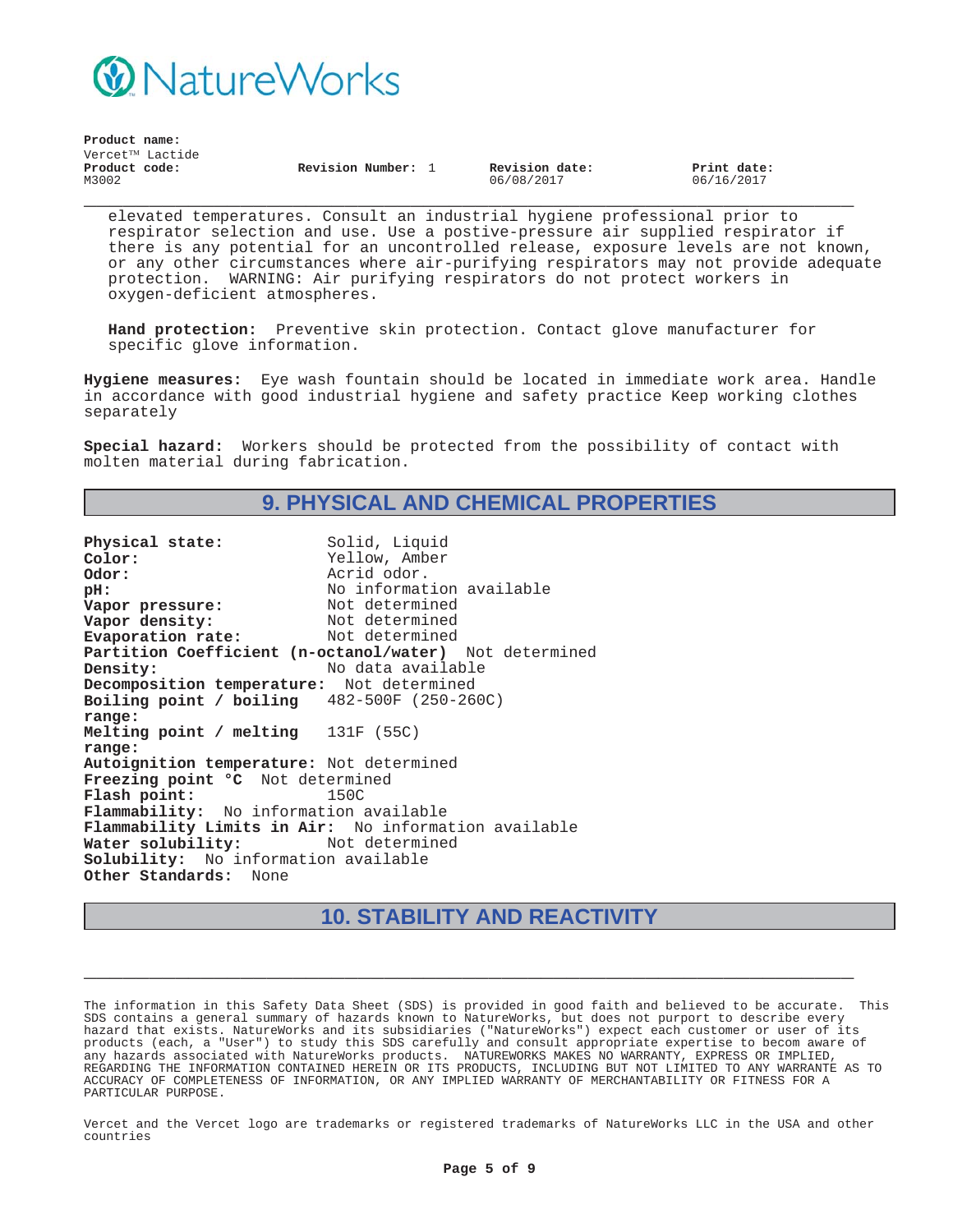

| Product name: |                 |                    |                |             |
|---------------|-----------------|--------------------|----------------|-------------|
|               | Vercet™ Lactide |                    |                |             |
| Product code: |                 | Revision Number: 1 | Revision date: | Print date: |
| M3002         |                 |                    | 06/08/2017     | 06/16/2017  |
|               |                 |                    |                |             |
|               |                 |                    |                |             |

**Chemical stability:** Hygroscopic. Stable under recommended storage conditions.

**Conditions to avoid:** Temperatures above 440F (230C). Exposure to moisture. Heat Generation of gas during decomposition can cause pressure in closed systems.

**Materials to avoid:** Strong bases, Oxidizing agents, Nitric acid, Hydrofluoric acid

**Hazardous decomposition products:** Carbon dioxide, Carbon monoxide (CO), Aldehydes, Organic acids

**Possibility of hazardous reactions:** None expected under conditions of normal use

**Polymerization:** Polymerization can occur. At elevated temperatures organometallic compounds, nitric acid and hydrofluoric acid can catalyze polymerization.

### **11. TOXICOLOGICAL INFORMATION**

**Acute toxicity:** Lactide caused adverse effects to the gastrointestinal system and kidneys in animal studies.

**Local effects:** Lactide, when in contact with moisture, hydrolyzes to form lactic acid. Lactic acid can cause severe irritation and possibly burns to tissue upon contact. Risk of serious damage to eyes Severe eye irritation May cause skin irritation Irritating to respiratory system

**Specific effects:** Inhalation may provoke the following symptoms:, Lung irritation, Severe shortness of breath, Difficulty in breathing, Ingestion may provoke the following symptoms:, Nausea, Diarrhoea, Vomiting.

**Long term toxicity** No data available

**Mutagenic effects:** Tests on bacterial or mammalian cell cultures did not show mutagenic effects. Did not show mutagenic effects in animal experiments

**Reproductive toxicity:** No data is available on the product itself.

**Carcinogenic effects:** No data is available on the product itself.

**Target organ effects:** In animals, effects have been reported on the following organs following ingestion: stomach, kidneys.

**\_\_\_\_\_\_\_\_\_\_\_\_\_\_\_\_\_\_\_\_\_\_\_\_\_\_\_\_\_\_\_\_\_\_\_\_\_\_\_\_\_\_\_\_\_\_\_\_\_\_\_\_\_\_\_\_\_\_\_**

The information in this Safety Data Sheet (SDS) is provided in good faith and believed to be accurate. This SDS contains a general summary of hazards known to NatureWorks, but does not purport to describe every hazard that exists. NatureWorks and its subsidiaries ("NatureWorks") expect each customer or user of its products (each, a "User") to study this SDS carefully and consult appropriate expertise to becom aware of any hazards associated with NatureWorks products. NATUREWORKS MAKES NO WARRANTY, EXPRESS OR IMPLIED, REGARDING THE INFORMATION CONTAINED HEREIN OR ITS PRODUCTS, INCLUDING BUT NOT LIMITED TO ANY WARRANTE AS TO ACCURACY OF COMPLETENESS OF INFORMATION, OR ANY IMPLIED WARRANTY OF MERCHANTABILITY OR FITNESS FOR A PARTICULAR PURPOSE.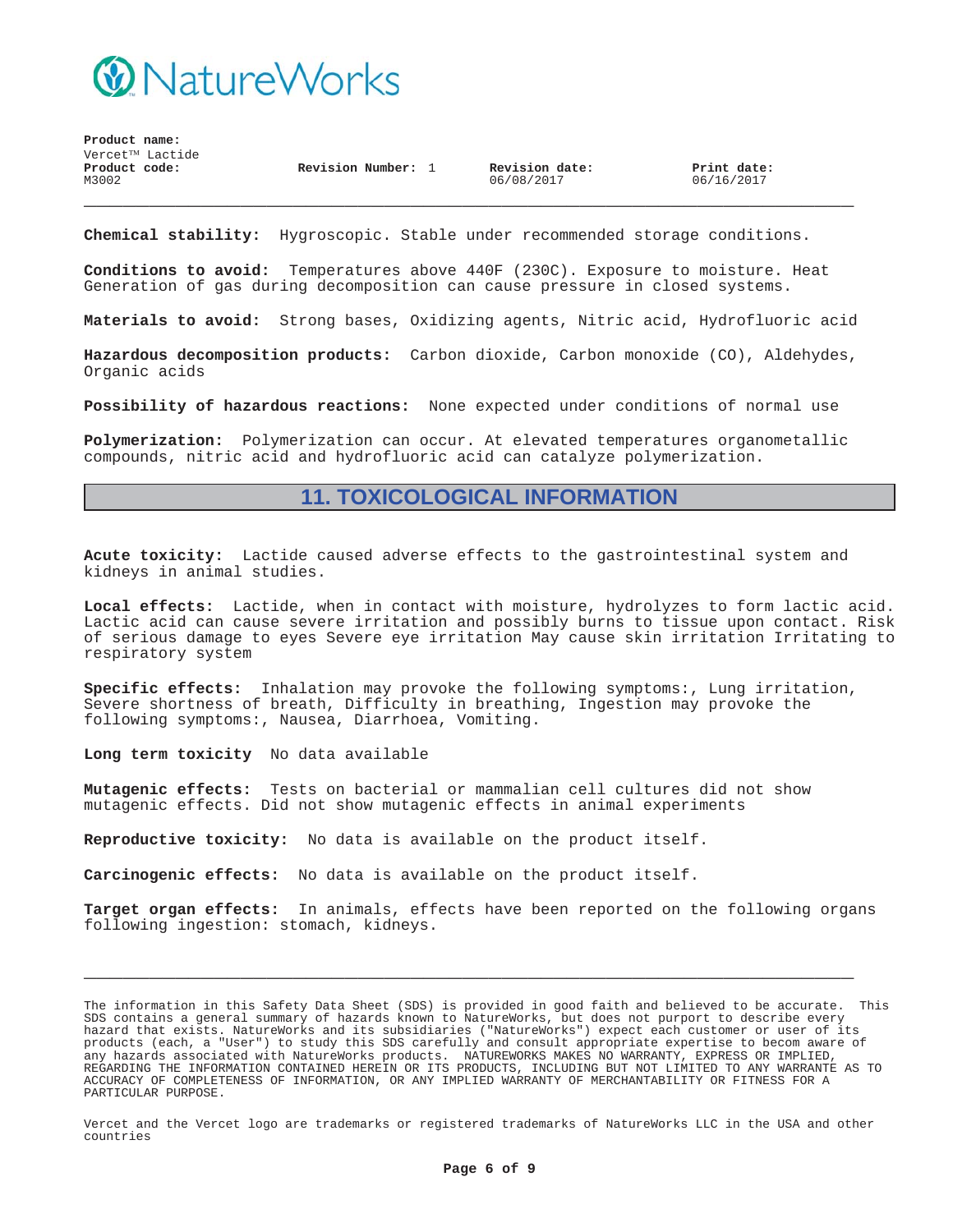

**Product name:**  $Vercet^{TM}$  Lactide **Product code:** M3002

**Revision Number:** 1 **Revision date:**

06/08/2017

**Print date:** 06/16/2017

**\_\_\_\_\_\_\_\_\_\_\_\_\_\_\_\_\_\_\_\_\_\_\_\_\_\_\_\_\_\_\_\_\_\_\_\_\_\_\_\_\_\_\_\_\_\_\_\_\_\_\_\_\_\_\_\_\_\_\_ Skin:** LD50/dermal/rabbit > 2000 mg/kg

**Ingestion:** LD50/ oral/ rat > 5000 mg/kg

## **12. ECOLOGICAL INFORMATION**

**Ecotoxicity effects:** No data available

**Persistence and degradability:** No data available

**Bioaccumulation:** The bioconcentration factor (BCF) is less than 100 (low potential for bioconcentration).

**Mobility:** Estimated log octanol-water partition coefficient (Kow) is 1.65. Estimated Koc is 50 (very mobile in soils). Estimated Henrys Law Constant is 1.22 x 10-5 atm-m3/mole (more likely to partition into water than air).

### **13. DISPOSAL CONSIDERATIONS**

#### **Waste from residues / unused products:**

Waste disposal must be in accordance with appropriate Federal, State, and local regulations. This product, if unaltered by use, may be disposed of by treatment at a permitted facility or as advised by your local hazardous waste regulatory authority. Residue from fires extinguished with this material may be hazardous.

THE COMPANY HAS NO CONTROL OVER THE MANAGEMENT PRACTICES OR MANUFACTURING PROCESSES OF PARTIES HANDLING OR USING THIS MATERIAL. THE INFORMATION PRESENTED HERE PERTAINS ONLY TO THE PRODUCT AS SHIPPED IN ITS INTENDED CONDITION

### **14. TRANSPORT INFORMATION**

**U.S. Department of Transportation (DOT): Proper shipping name:** This product is not regulated when shipped at room temperature. **Hazard class:** Not regulated **UN-No:** None **Packing group:** None **Hazardous substances (RQ):** None

The information in this Safety Data Sheet (SDS) is provided in good faith and believed to be accurate. This SDS contains a general summary of hazards known to NatureWorks, but does not purport to describe every hazard that exists. NatureWorks and its subsidiaries ("NatureWorks") expect each customer or user of its products (each, a "User") to study this SDS carefully and consult appropriate expertise to becom aware of any hazards associated with NatureWorks products. NATUREWORKS MAKES NO WARRANTY, EXPRESS OR IMPLIED, REGARDING THE INFORMATION CONTAINED HEREIN OR ITS PRODUCTS, INCLUDING BUT NOT LIMITED TO ANY WARRANTE AS TO ACCURACY OF COMPLETENESS OF INFORMATION, OR ANY IMPLIED WARRANTY OF MERCHANTABILITY OR FITNESS FOR A PARTICULAR PURPOSE.

**\_\_\_\_\_\_\_\_\_\_\_\_\_\_\_\_\_\_\_\_\_\_\_\_\_\_\_\_\_\_\_\_\_\_\_\_\_\_\_\_\_\_\_\_\_\_\_\_\_\_\_\_\_\_\_\_\_\_\_**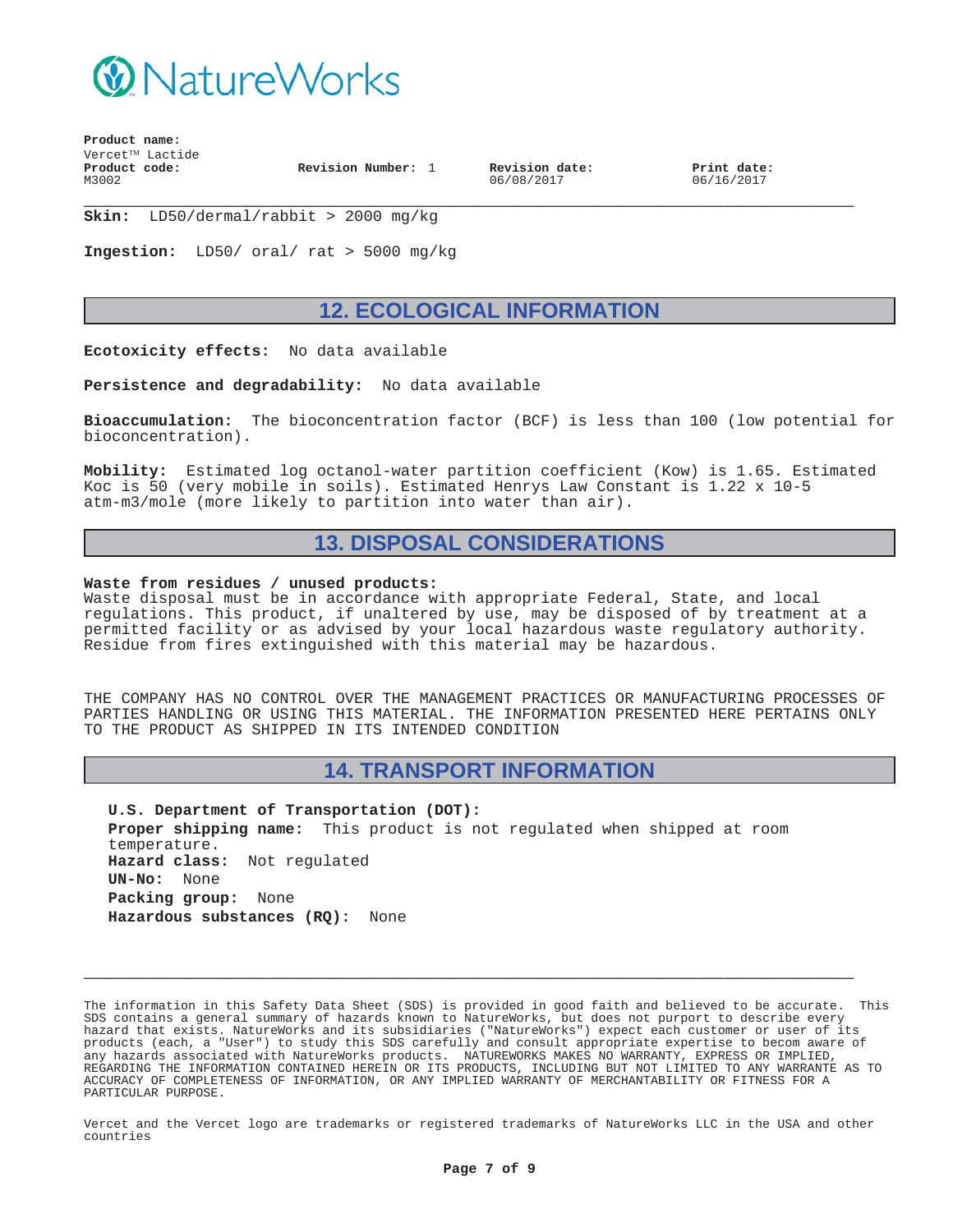

**Product name:**  $Vercet^{TM}$  Lactide **Product code:** M3002

**Revision Number:** 1 **Revision date:**

06/08/2017

**Print date:** 06/16/2017

### **\_\_\_\_\_\_\_\_\_\_\_\_\_\_\_\_\_\_\_\_\_\_\_\_\_\_\_\_\_\_\_\_\_\_\_\_\_\_\_\_\_\_\_\_\_\_\_\_\_\_\_\_\_\_\_\_\_\_\_ IMDG:**

**Proper shipping name:** This product is not regulated when shipped at room temperature. **Hazard class:** Not regulated **Packing group:** None

#### **ICAO/IATA:**

**Proper shipping name:** This product is not regulated when shipped at room temperature. **Hazard Class:** Not regulated **Packing group:** None

# **15. REGULATORY INFORMATION**

(not meant to be all inclusive - selective regulations represented)

Regulatory requirements are subject to change and may differ between locations. It is the User's responsibility to ensure that all activities comply with all federal, state or provincial and locals laws and regulations. The following specific information is made for the purpose of complying with numerous national, federal, state or provincial, and local laws and regulations. See other sections for health and safety information.

**U.S. REGULATIONS**

**TSCA Inventory List:** Listed

**STATE REGULATIONS**

**California Proposition 65 -** Not Listed

**INTERNATIONAL INVENTORIES**

**Canada NDSL Inventory List :** Listed **REACH/EU EINECS List :** Listed **Japanese inventory (ENCS):**Listed **Korean chemical inventory:** Listed **China inventory of existing chemical substances list :** Not Listed

## **16. OTHER INFORMATION INCLUDING INFORMATION ON PREPARATION AND REVISION OF THE SDS**

**\_\_\_\_\_\_\_\_\_\_\_\_\_\_\_\_\_\_\_\_\_\_\_\_\_\_\_\_\_\_\_\_\_\_\_\_\_\_\_\_\_\_\_\_\_\_\_\_\_\_\_\_\_\_\_\_\_\_\_**

The information in this Safety Data Sheet (SDS) is provided in good faith and believed to be accurate. This SDS contains a general summary of hazards known to NatureWorks, but does not purport to describe every hazard that exists. NatureWorks and its subsidiaries ("NatureWorks") expect each customer or user of its products (each, a "User") to study this SDS carefully and consult appropriate expertise to becom aware of any hazards associated with NatureWorks products. NATUREWORKS MAKES NO WARRANTY, EXPRESS OR IMPLIED, REGARDING THE INFORMATION CONTAINED HEREIN OR ITS PRODUCTS, INCLUDING BUT NOT LIMITED TO ANY WARRANTE AS TO ACCURACY OF COMPLETENESS OF INFORMATION, OR ANY IMPLIED WARRANTY OF MERCHANTABILITY OR FITNESS FOR A PARTICULAR PURPOSE.